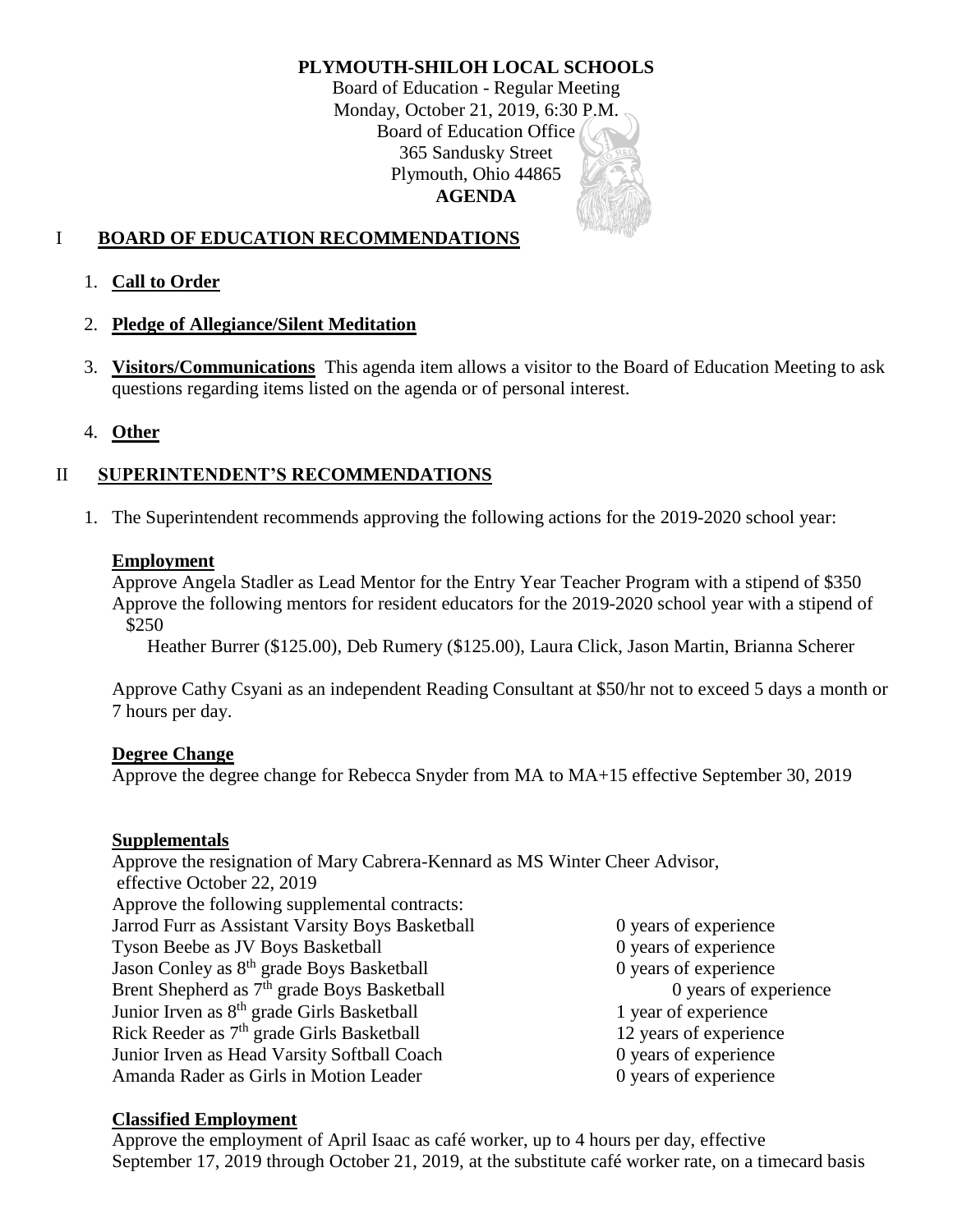Approve a one (1) year contract for April Isaac as cafeteria worker, step 0 of the approved salary schedule, effective October 22, 2019

# **Classified Substitutes**

Approve Amber Smith to the classified substitute list as aide pending completion of background check and issuance of Educational Aide Permit w/ESEA qualification

Approve Catherine Whittington to the classified substitute list for cafeteria and as aide pending completion of background check and issuance of Educational Aide Permit w/ESEA qualification

# **Tutor**

Approve Meredith Worthington as Before and After School Tutor for \$22.00 an hour Approve Aaron Weltlin as HS Tutor for \$22.00 an hour Approve Amanda Stephens as Elementary Tutor for \$22.00 an hour not to exceed 5 hours per week

## 2. **Prom**

Approve the 2020 Junior/Senior Prom on April 25, 2020 to be held at Plymouth Shiloh Elementary and the after prom to be held at Plymouth High School

## 3. **Other**

# III **TREASURER'S RECOMMENDATIONS:**

## 1. **Minutes & Financial Information:**

Approve Minutes of the September 16, 2019 regular meeting Approve the Monthly Expenditures, Financial Reports. Total Expenditures for the Month of September were \$908,907.17

#### **College Credit Reimbursement**

Approve \$19,000 college reimbursement for certified teaching staff based on \$223.50 per semester hour as calculated per the negotiated agreement. Total reimbursement is not to exceed the total course costs

#### **Donations**

Accept the donation from Plymouth-Shiloh Athletic Boosters of \$715 for the Volleyball Program Accept the donation from Great Midwest Sports of \$800 for Athletics

- Accept the donation from Plymouth/Shiloh FFA Alumni of \$2,255 to the FFA for the National Convention rooms
- Accept the donation from the American Legion Post #447 of \$750 to the FFA for the Veteran's Day Assembly

Accept the donation from Gorman-Rupp of \$350.00 to be distributed to FFA \$100.00, OSA (National Honor Society) \$100.00, History Club \$75.00 and Majorettes \$75.00

Accept the donation from FC Bank of \$25.00 for the Plymouth FFA Department

# **Budgetary**

Approve the amendments to the estimated resource and appropriations as presented

#### 2. **Other**

# IV **ADJOURN**